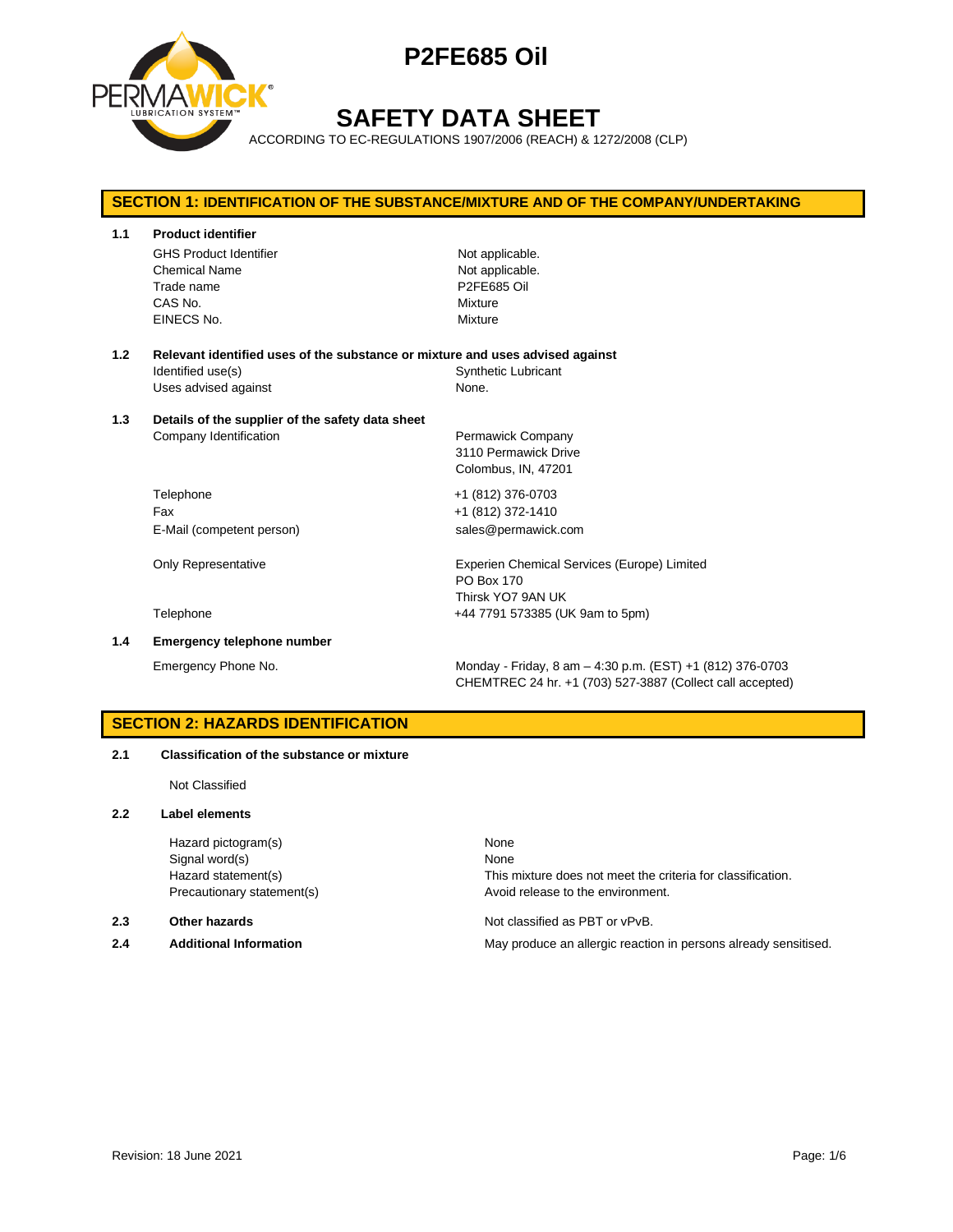# **SECTION 3: COMPOSITION/INFORMATION ON INGREDIENTS**

#### **3.2 Mixtures**

Regulation (EC) No. 1272/2008 (CLP). The Components are not hazardous or are below required limits

**3.3 Additional Information -** Substances in the product which may present a health or environmental hazard, or which have been assigned occupational exposure limits, are detailed below. **None**

For full text of H/P phrases see section 16.

# **SECTION 4: FIRST AID MEASURES**



| 4.1 | Description of first aid measures                                             |                                                                                            |  |  |
|-----|-------------------------------------------------------------------------------|--------------------------------------------------------------------------------------------|--|--|
|     | Inhalation                                                                    | Unlikely to be required but if necessary treat symptomatically.                            |  |  |
|     | <b>Skin Contact</b>                                                           | Wash affected skin with soap and water.                                                    |  |  |
|     | Eye Contact                                                                   | Eyes should be washed with plenty of water. If symptoms occur<br>obtain medical attention. |  |  |
|     | Ingestion                                                                     | Unlikely to be required but if necessary treat symptomatically.                            |  |  |
| 4.2 | Most important symptoms and effects, both<br>acute and delayed                | None                                                                                       |  |  |
| 4.3 | Indication of any immediate medical<br>attention and special treatment needed | None                                                                                       |  |  |

|     | <b>SECTION 5: FIRE-FIGHTING MEASURES</b>                         |                                                                                                             |  |  |  |
|-----|------------------------------------------------------------------|-------------------------------------------------------------------------------------------------------------|--|--|--|
| 5.1 | <b>Extinguishing media</b>                                       |                                                                                                             |  |  |  |
|     | -Suitable Extinguishing Media<br>-Unsuitable Extinguishing Media | Extinguish with waterspray, dry chemical, sand or carbon dioxide.<br>None anticipated.                      |  |  |  |
| 5.2 | Special hazards arising from the substance or<br>mixture         | This product may give rise to hazardous fumes in a fire.                                                    |  |  |  |
| 5.3 | <b>Advice for fire-fighters</b>                                  | A self contained breathing apparatus and suitable protective clothing<br>should be worn in fire conditions. |  |  |  |

# **SECTION 6: ACCIDENTAL RELEASE MEASURES**

**6.1 Personal precautions, protective equipment and emergency procedures**

Avoid skin contact. Avoid contact with eyes.

**6.2 Environmental precautions** Use appropriate container to avoid environmental contamination.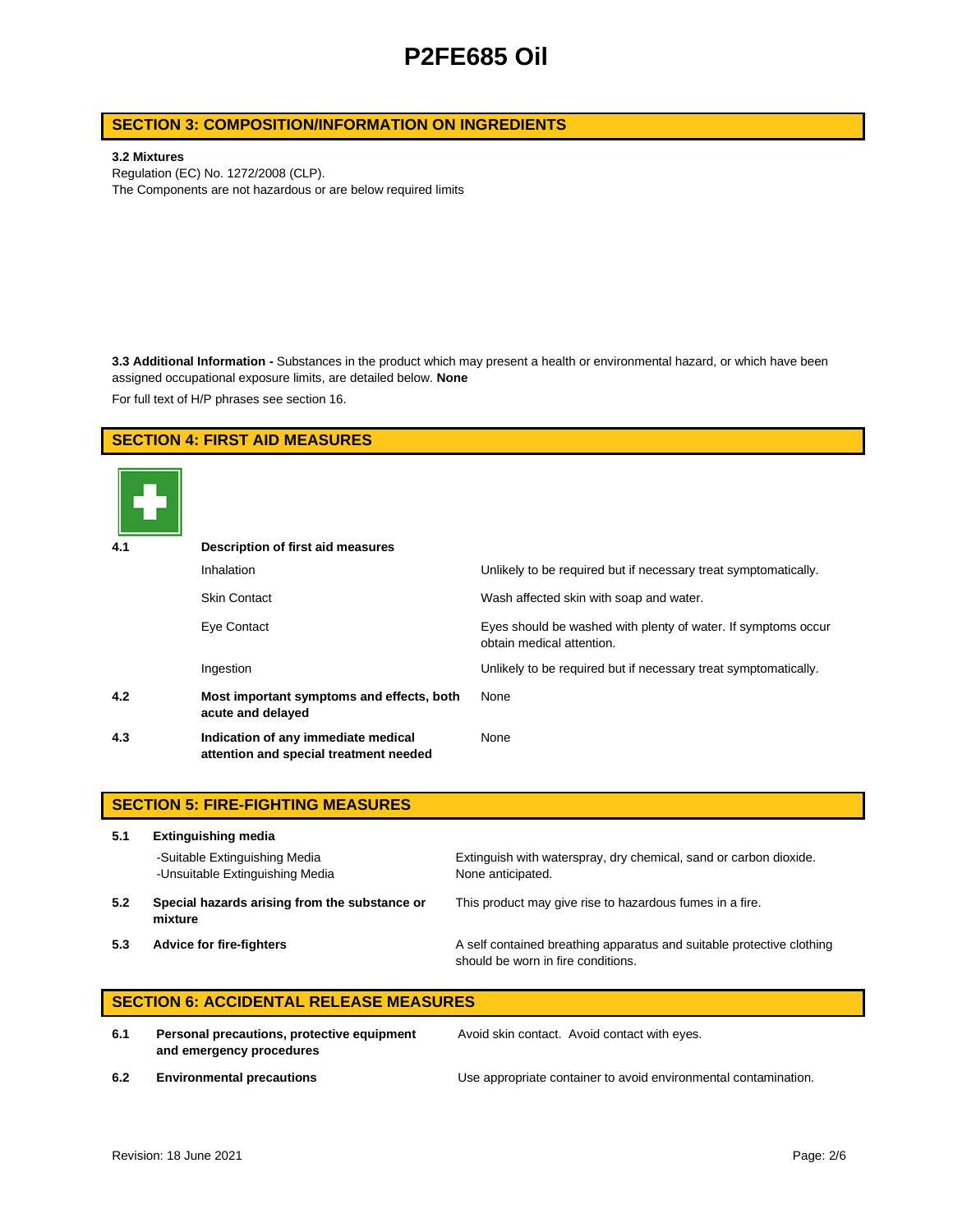**6.3 Methods and material for containment and cleaning up**

Contain and cover spilled substance with dry sand or earth or other suitable dry material. Transfer to a container for disposal or recovery.

- **6.4 Reference to other sections** None
- **6.5 Additional Information** None

## **SECTION 7: HANDLING AND STORAGE**

**7.1 Precautions for safe handling Avoid skin contact. Avoid contact with eyes.** 

**7.2 Conditions for safe storage, including any incompatibilities**

-Storage Temperature **Store at room temperature.** 

-Incompatible materials **Strong oxidising agents**.

**7.3 Specific end use(s)** Lubricating agent

### **SECTION 8: EXPOSURE CONTROLS/PERSONAL PROTECTION**

#### **8.1 Control parameters**

**8.1.1 Occupational exposure limits**

|                   |                | LTEL (8 hr TWA | LTEL (8 hr                | <b>STEL</b> | <b>STEL</b>     |       |
|-------------------|----------------|----------------|---------------------------|-------------|-----------------|-------|
| <b>SUBSTANCE.</b> | <b>CAS No.</b> | ppm)           | $TWA$ ma/m <sup>3</sup> ) | (ppm)       | $(m\alpha/m^3)$ | Note: |
| None              | ----           | ----           | ----                      | ----        | ----            |       |

| <b>Biological limit value</b> |                   |                |                               |               |
|-------------------------------|-------------------|----------------|-------------------------------|---------------|
| Limit value type              |                   |                |                               |               |
| (country of origin)           | <b>SUBSTANCE.</b> | <b>CAS No.</b> | <b>Biological limit value</b> | Note:         |
| None known                    | ----              | ----           | ----                          | $\frac{1}{2}$ |

| 8.1.2<br>8.2 | Recommended monitoring method<br><b>Exposure controls</b> | None                                                                                                                              |
|--------------|-----------------------------------------------------------|-----------------------------------------------------------------------------------------------------------------------------------|
| 8.2.1        | Appropriate engineering controls                          | Not normally required.                                                                                                            |
| 8.2.2        | Personal protection equipment                             |                                                                                                                                   |
|              | Eye/face protection                                       | Safety spectacles.                                                                                                                |
|              | Skin protection (Hand protection/ Other)                  | Not normally required.                                                                                                            |
|              | Respiratory protection                                    | Not normally required.                                                                                                            |
|              | Thermal hazards                                           | Not normally required.                                                                                                            |
| 8.2.3        | <b>Environmental Exposure Controls</b>                    | Use appropriate container to avoid environmental contamination.<br>Disposal should be in accordance with local, state or national |

legislation.Consult an accredited waste disposal contractor or the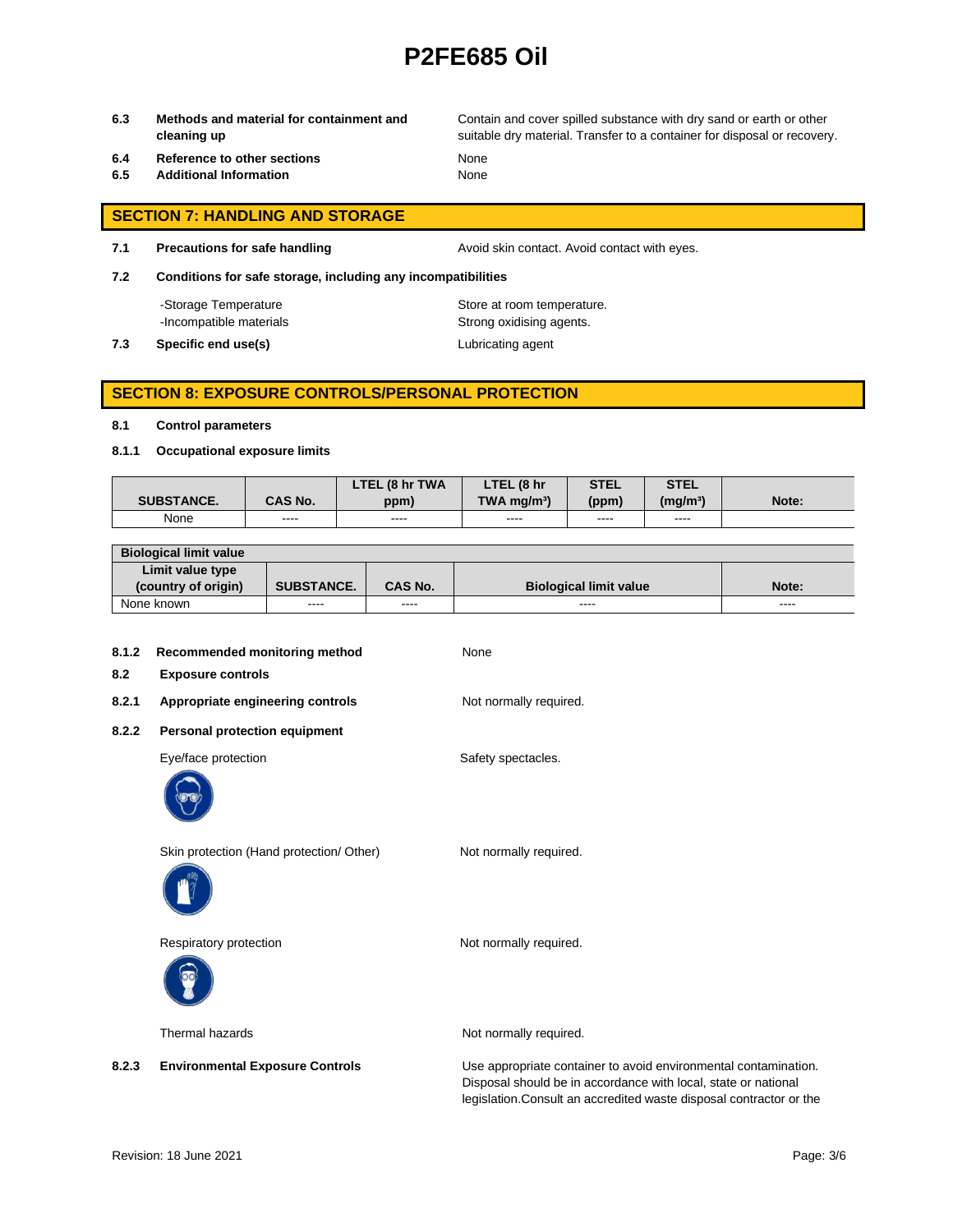local authority for advice.

### **SECTION 9: PHYSICAL AND CHEMICAL PROPERTIES**

#### **9.1 Information on basic physical and chemical properties**

| Appearance                                                 | Clear liquid.                          |
|------------------------------------------------------------|----------------------------------------|
| Colour.                                                    | Colorless, clear                       |
| Odour                                                      | Odor free                              |
| Odour threshold (ppm)                                      | Not available                          |
| pH (Value)                                                 | Not available                          |
| Melting point $(^{\circ}C)$ / Freezing point $(^{\circ}C)$ | Not available                          |
| Boiling point/boiling range (°C):                          | Not determined.                        |
| Flash point (°C)                                           | None flammable [Open cup]              |
| Evaporation rate                                           | Not applicable                         |
| Flammability (solid, gas)                                  | Not applicable                         |
| Explosive limit ranges                                     | Not applicable                         |
| Vapour pressure (Pascal)                                   | 1 >                                    |
| Vapour density (Air=1)                                     | > 1                                    |
| Density (g/ml)                                             | 1.88                                   |
| Solubility (Water)                                         | Insoluble.                             |
| Solubility (Other)                                         | Not available                          |
| Partition coefficient (n-Octanol/water)                    | Not available                          |
| Auto ignition point (°C)                                   | >300                                   |
| Decomposition temperature (°C)                             | Not available                          |
| Kinematic Viscosity (cSt) @ 40°C                           | 160 (Listed in: Product specification) |
| Explosive properties                                       | Not explosive.                         |
| Oxidising properties                                       | Not oxidising.                         |
|                                                            |                                        |

**9.2 Other information Not available.** 

# **SECTION 10: STABILITY AND REACTIVITY**

| 10.1 | <b>Reactivity</b> |
|------|-------------------|
|------|-------------------|

**10.2 Chemical stability** Stable.

- **10.3 Possibility of hazardous reactions** None anticipated.
- **10.4 Conditions to avoid** None
- **10.5 Incompatible materials** Oxidizers
- **10.6 Hazardous Decomposition Product(s)** Carbon monoxide, Carbon dioxide

**Stable under normal conditions.** 

## **SECTION 11: TOXICOLOGICAL INFORMATION**

#### **11.1 Information on toxicological effects**

#### **11.1.1 Substances** Not applicable

#### **11.1.2 Mixtures - By analogy with similar materials:**

Acute toxicity **Not available**. Skin corrosion/irritation Not available. Serious eye damage/irritation <br>
Respiratory or skin sensitization Not available.<br>
Not available. Respiratory or skin sensitization Germ cell mutagenicity **Not available**. Carcinogenicity **Not available**. Reproductive toxicity Not available. STOT - single exposure Not available. STOT - repeated exposure Not available. Aspiration hazard Not available.

#### **11.1.3 Substances in preparations / mixtures**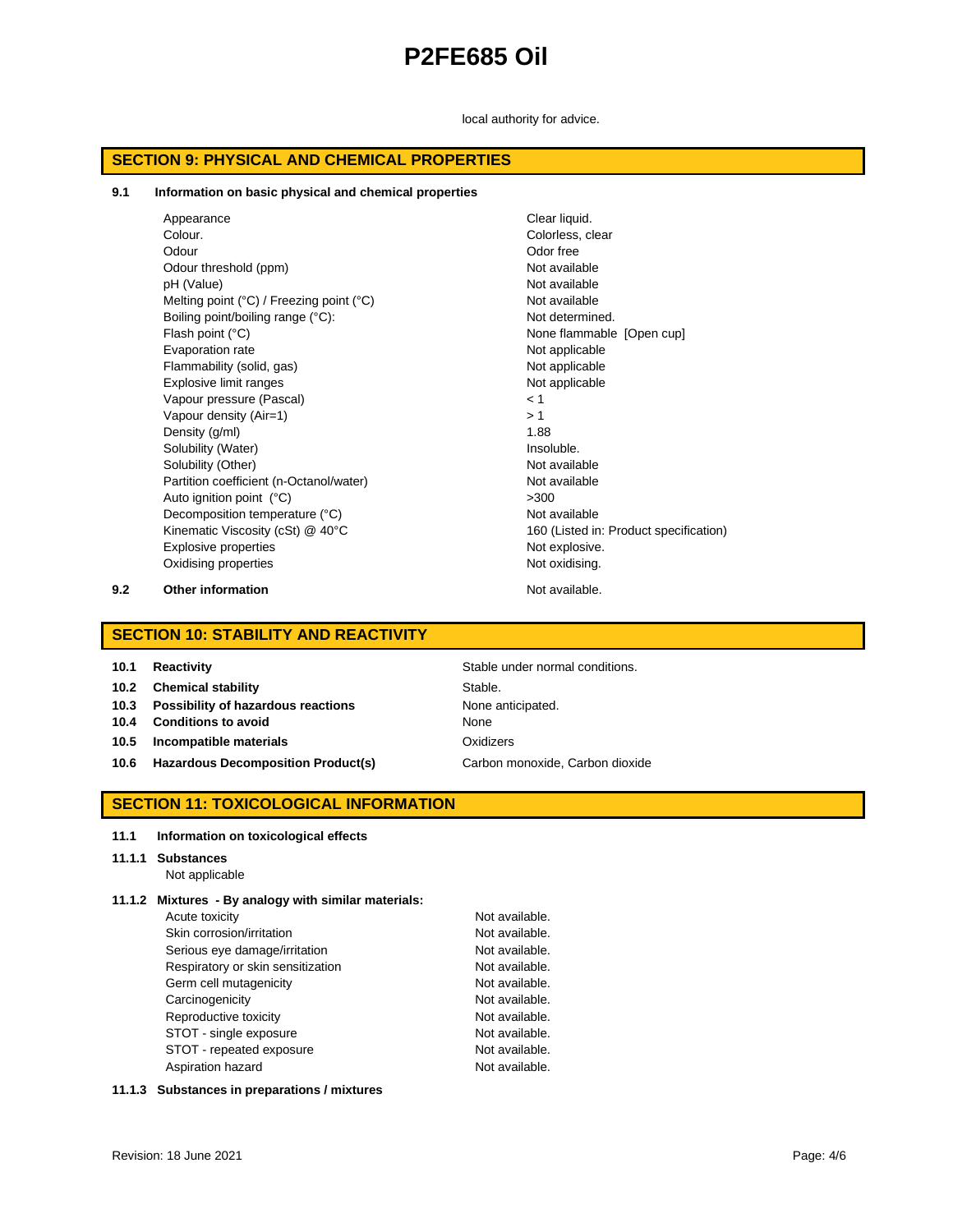#### Acute toxicity **Not available**

# Skin corrosion/irritation metal manufacture of May cause irritation. Serious eye damage/irritation May cause irritation. Germ cell mutagenicity expected. Carcinogenicity **Not to be expected.** Reproductive toxicity Not to be expected. STOT - single exposure Not to be expected. STOT - repeated exposure Not to be expected. Aspiration hazard No data

Respiratory or skin sensitization May cause an allergic skin reaction.

# **SECTION 12: ECOLOGICAL INFORMATION**

#### **12.1 Toxicity -**

#### **Substances in preparations / mixtures**

This product is not classified as environmentally hazardous. However this does not exclude the possibility that large or frequent spills can have a harmful or damaging effect on the environment.

| 12.2 | Persistence and degradability |  |  |  |
|------|-------------------------------|--|--|--|
|------|-------------------------------|--|--|--|

- **12.3 Bioaccumulative potential** Not available
- **12.4 Mobility in soil** No data
- **12.5 Results of PBT and vPvB assessment** Not classified as PBT or vPvB.
- **12.6** Other adverse effects None known.

**12.2 Persistence and Degradability** Not available

### **SECTION 13: DISPOSAL CONSIDERATIONS**

**13.1 Waste treatment methods** Disposal should be in accordance with local, state or national legislation.Consult an accredited waste disposal contractor or the local authority for advice.

#### **13.2 Additional Information None known.**

# **SECTION 14: TRANSPORT INFORMATION**

|                                                                                         | Land transport                             | Sea transport | Air transport |  |  |
|-----------------------------------------------------------------------------------------|--------------------------------------------|---------------|---------------|--|--|
|                                                                                         | (ADR/RID)                                  | (IMDG)        | (ICAO/IATA)   |  |  |
| UN number                                                                               |                                            |               |               |  |  |
| <b>Proper Shipping Name</b>                                                             |                                            |               |               |  |  |
| Transport hazard class(es)                                                              | Not classified as dangerous for transport. |               |               |  |  |
| <b>Packing Group</b>                                                                    |                                            |               |               |  |  |
| <b>Environmental hazards</b>                                                            |                                            |               |               |  |  |
| Special precautions for user                                                            |                                            |               |               |  |  |
| Transport in bulk according to Annex II of MARPOL73/78 and the IBC Code: Not applicable |                                            |               |               |  |  |

# **SECTION 15: REGULATORY INFORMATION**

**15.1 Safety, health and environmental regulations/legislation specific for the substance or mixture:**

| 15.1.1 EU regulations                                                       | Listed |
|-----------------------------------------------------------------------------|--------|
| Regulation (EC) 2037/2000 - Dangerous to the ozone layer.                   | No.    |
| Regulation (EC) 850/2004 - Persistent Organic Pollutants                    | No.    |
| Regulation (EC) 689/2008 - Export/Import of Dangerous Chemicals             | No.    |
| Regulation (EC) 1907/2006 - REACH Authorisations and/or restrictions on use | No.    |